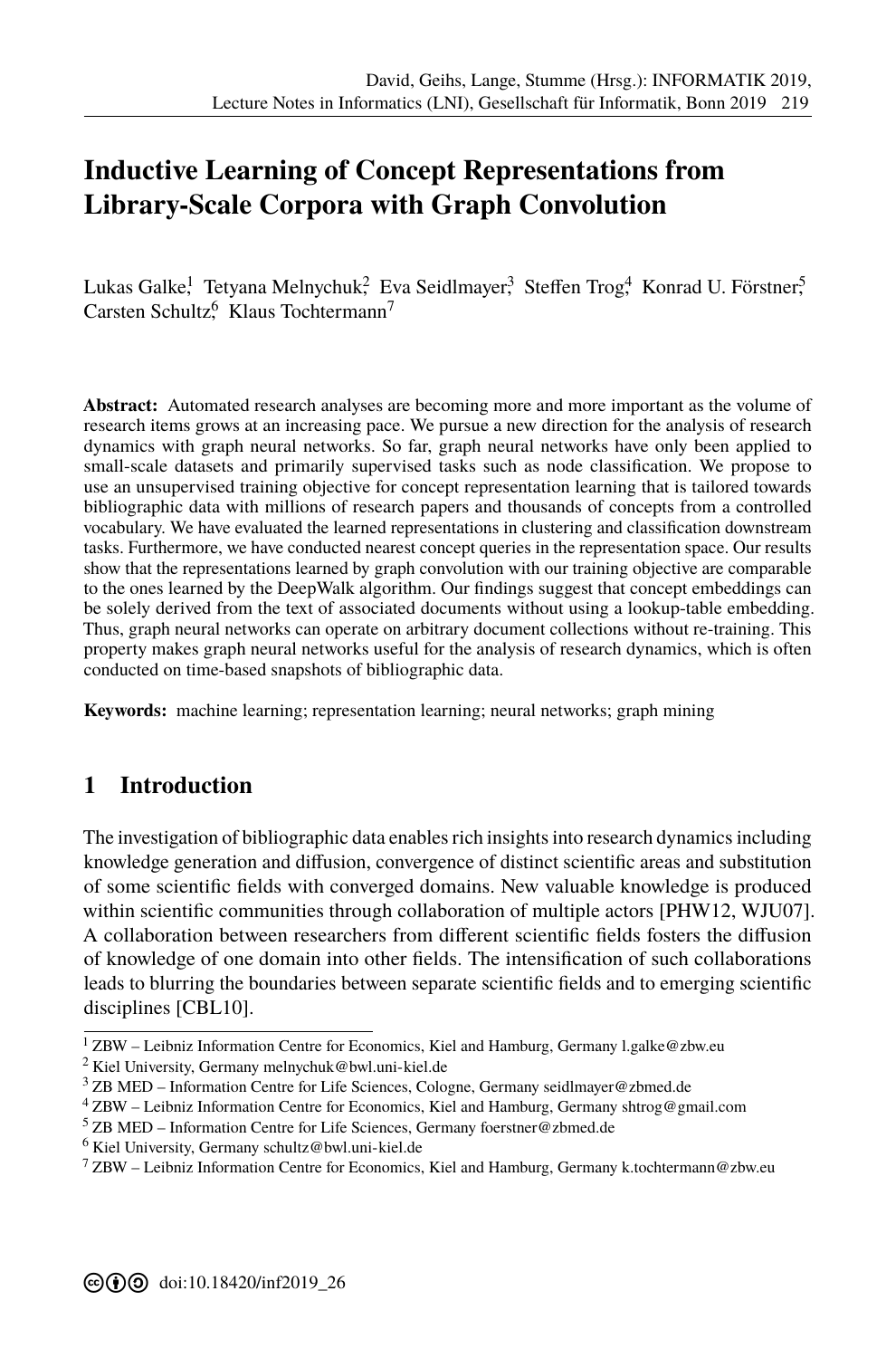Library-scale corpora of scientific publications hold a large potential for automated analyses of research dynamics. Machine learning techniques that benefit from large amounts of data are essential for studying research dynamics. A major challenge in analysis of research dynamics is to derive a meaningful similarity measure. So far, most existing approaches rely on text-based similarity, co-citation analysis [NMF17, URU10], or scientometric methods [Je16, JLC18]. In contrast, we exploit concept annotations, as present in corpora of (scientific) digital libraries to derive a similarity measure between concepts. We make use of machine learning techniques to learn a low-dimensional continuous vector, i. e., a *representation* for each concept, from which a similarity measure can be derived.

**Problem Statement** In a paper-concept graph, we study the novel problem of learning representations for featureless concept nodes from paper nodes that have textual features. We evaluate whether the resulting concept representations are *meaningful*, i. e. correspond to human judgements, and *useful* in terms of their performance in downstream tasks.

Formally, we operate on a graph  $G = (\mathbb{P} \cup \mathbb{C}, X, A)$ , whose *N* vertices are either paper nodes P or concept nodes C. Textual features of paper nodes are encoded in  $X \in \mathbb{R}^{|\mathbb{P}| \times \mathbb{Z}}$ , where *L* is the textual feature dimension. Concept nodes have no features. Edges are encoded in the adjacency matrix A such that  $A_{ij} > 0$  when either two papers *i*,  $j < N$  have at least one common author or a paper *i* is annotated with concept *j*. The task is to learn a parametrized function  $f_{\theta}$  that maps paper  $X, A$  to concept representations  $C \in \mathbb{R}^{|C| \times d}$  of size d. To enable a fair comparison between methods, we keep  $d$  fixed because larger representation sizes tend to lead to increased performance in downstream tasks [ERG19].

We call a method *transductive* if it relies on a static concept embedding given by a look-up table. A method is *inductive*, when the concept representation *C* can be derived solely from the input corpus  $X, A$  without conducting further training.

In this paper, we propose to use graph convolution [KW16a, Hu18, CZS18] to tackle this problem. To enable unsupervised representation learning, we introduce a dedicated training objective. We compare the resulting concept representations to the ones of transductive DeepWalk and text-based latent semantic analysis [De90].

Our results show that the representations learned by graph convolutional networks are similarly useful and meaningful as the representations learned by DeepWalk [PAS14]. At the same time, our graph convolution approach has the advantage that it does not rely on a static concept embedding but rather learns a mapping from associated papers to concept representations. This turns graph convolution into a valuable approach for the analyses of research dynamics. A once-learned model can induce concept representations for any (sub-)set of annotated research papers such as annual snapshots. This is important for the analyses of research dynamics, which we consider as future work.

In summary, our contributions are: (1) We apply state-of-the-art graph neural networks on a dataset of 2.1M papers from the economics and business studies domain. (2) We introduce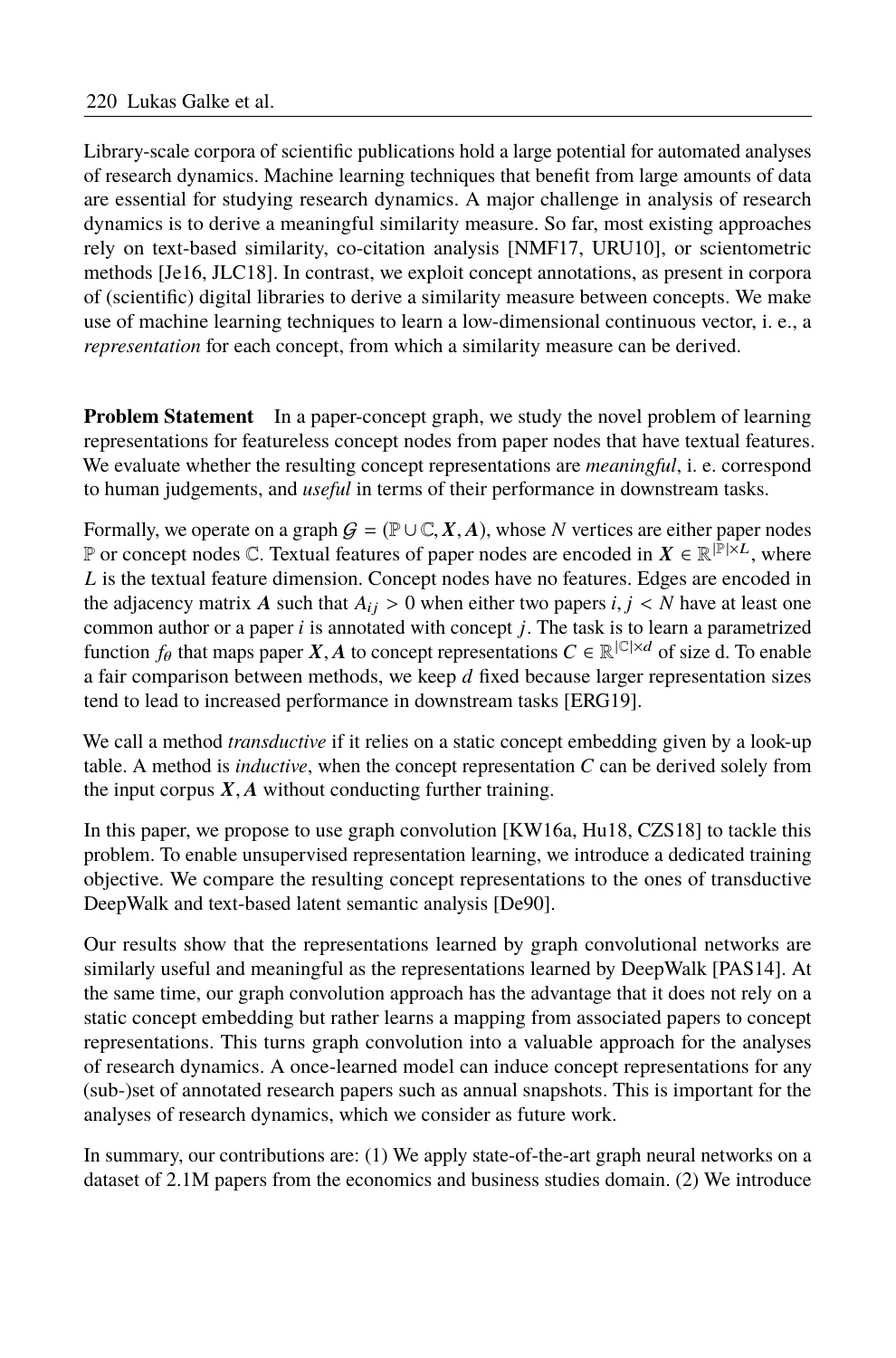a dedicated, reconstruction-based training objective that allows unsupervised representation learning of concept representation. (3) We show that the learned concept representations are similarly useful and meaningful as the ones of DeepWalk, while not depending on a static node embedding.

In the following Section 2, we give an overview of the related work. Then, we describe the employed methods in Section 3, before we outline the experimental setup in Section 4. We provide the results in Section 5, discuss them in Section 6, before we conclude.

## **2 Related Work**

Salatino, Osborne, and Motta [SOM17] have shown that there is a strong correlation between the pace of collaboration and the emergence of new topics. The same authors have then developed an advanced clique percolation method [SOM18] to detect emerging topics at the early stages and evaluate against a synthetic ground truth. Wu et al. [WVC16] have studied the top 1% authors within the computer science domain and show that research topics are increasingly inter-related. Duvvuru, Kamarthi and Sultornsanee [DKS12] link keywords when they appear in the same scholarly article. The authors construct visual keyword maps that may aid identifying emerging research areas. He et al. [He09] propose to use citation data in conjunction with latent Dirichlet allocation to analyze topic evolution. Tseng et al. [Ts09] compare several methods to detect hot topics.

Several approaches have been proposed that are targeted specifically towards multi-relational graphs such as knowledge graphs or linked data [Bo13, So13, Ya14]. For homogeneous graphs, as faced in our context, the successful Word2vec algorithm [Mi13] has been transferred to graphs by sampling random walks, namely DeepWalk [PAS14]. Node2vec [GL16] generalizes DeepWalk and further analyzes how the window size affects capturing more structural or more semantic relationships. Yang, Cohen, and Salakhutdinov [YCS16] outline the difference between inductive and transductive learning settings and develop an approach that is suited for both cases. All previously described methods rely on look-up table embeddings and are, thus, not suited for inductive learning.

Numerous methods have recently emerged that generalize convolution to graphs [DBV16, KW16a]. In GraphSAGE [HYL17], the authors explore different aggregation functions and conduct experiments on representation learning in large-scale graphs by sampling adjacent nodes. Velickovic et al. [Ve18] suggest to incorporate an attention mechanism for neighbor aggregation. We refer to [Wu19] for a recent overview on graph neural networks.

### **3 Inductive Representation Learning with Graph Convolution**

Graph convolution is an approach for graph-structured data that is capable of jointly exploiting textual and structural features. Approaches based on graph convolution yield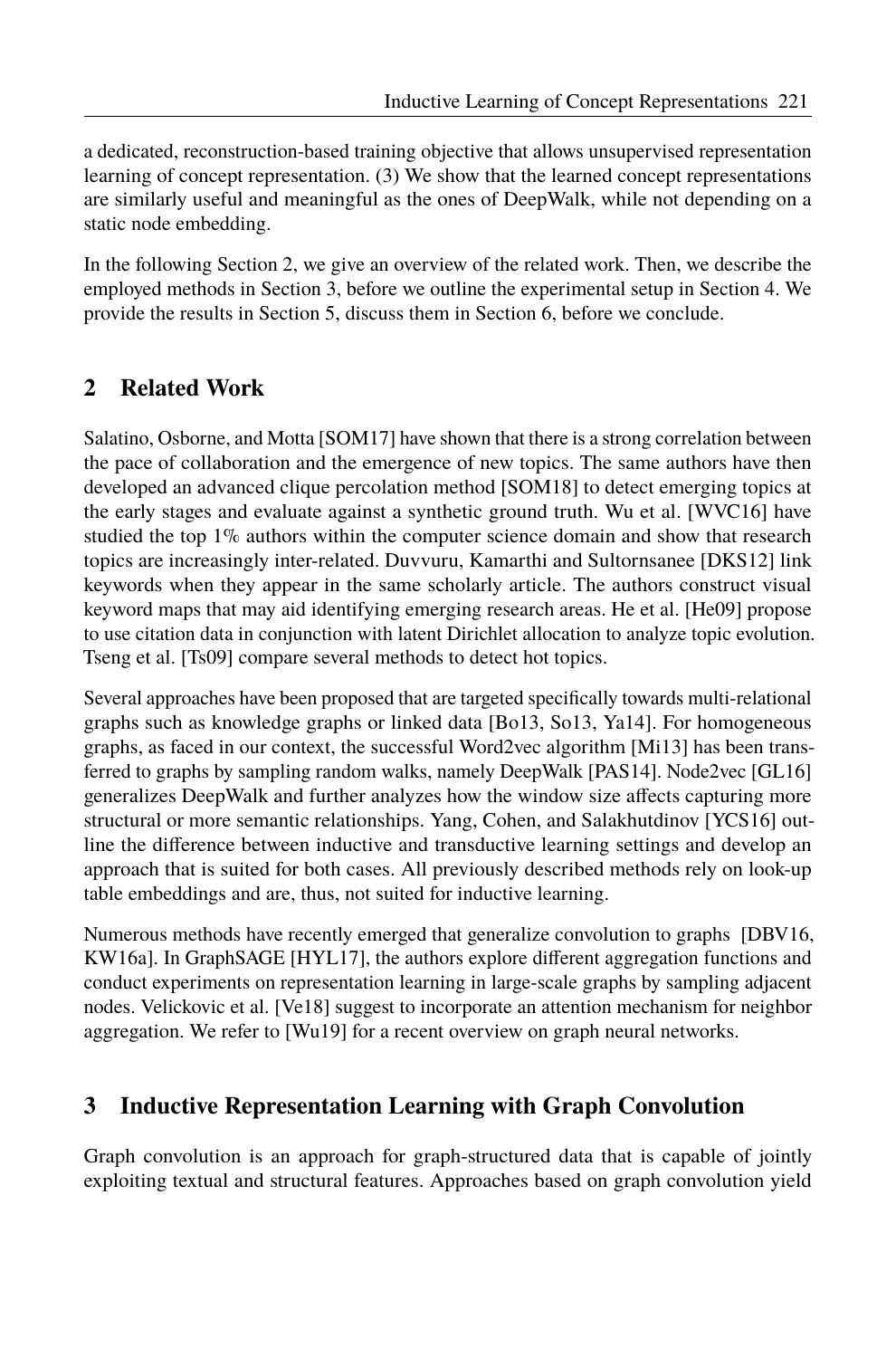promising results on link prediction [KW16b], semi-supervised classification [KW16a], and representation learning  $[HYL17]$ . A benefit of graph convolution is the possibility to conduct inductive learning [YCS16, HYL17]. Inductive learning means that the textual features from paper nodes are aggregated to compose a representation of the featureless concept nodes. This property distinguishes this approach from other approaches that learn a static node embedding such as DeepWalk [PAS14] as well as TransE [Bo13] and their extensions. The inductive property allows computing concept representations on the basis of any subset of the data and also for entirely unseen data [GVS19].

To make use of graph convolution, we first embed the textual features into a lower-dimensional space by averaging word vectors  $h^{(0)} = \frac{1}{|x|}$  $\sum_{t \in \mathbf{x}} W_{t,:}^{(0)}$ , where *x* are the words of a document. Subsequently, we make use of graph convolution to aggregate neighbor representations after a nonlinear transform. The representation of node  $i$  in layer  $l$  is defined as:

$$
\boldsymbol{h}_i^{(l+1)} = \sigma \left( \sum_{j \in \mathcal{N}(i)} \frac{1}{c_{ij}} \boldsymbol{W}^{(l)} \boldsymbol{h}_j^{(l)} + \boldsymbol{b}^{(l)} \right)
$$

where  $\mathcal{N}(\cdot)$  refers to the set of adjacent nodes and  $\sigma$  is a nonlinear activation function. We follow [HYL17, Hu18, CZS18] and use mean aggregation  $c_{ij} = |N(i)|$ . The weights  $W^{(0)}, W^{(1)}, b^{(1)}, \ldots, W^{(k)}, b^{(k)}$ , with *k* being the depth of the network, are then optimized with respect to the training objective, which we describe in the following section.

**Training Objective** Unsupervised deep learning techniques exploit auxiliary objectives such as auto-encoding [BCV13]. An auto-encoding objective refers to the task of reconstructing the input. It may happen that the input-output space is high-dimensional. For instance, consider the vocabulary of all words. In these cases, normalizing across all output probabilities via softmax can become computationally expensive. Negative sampling [Mi13] approximates the softmax by sampling few negative outputs. The task is then to distinguish the true output among the negative samples. Due to its higher efficiency, negative sampling often yields higher effective scores than the exact computation of the softmax [Mi13].

In the graph domain, link prediction is a common choice for learning node representations. The representation is trained for predicting whether a link between two nodes exists. This can be regarded as auto-encoding the adjacency matrix [KW16a]. Also here, negative sampling can be employed to approximate the full softmax [PAS14, HYL17].

In our case, the goal is to learn concept representations for a controlled vocabulary. While our models deal with millions of research papers, the dimension of the controlled vocabulary is rather small with 5,688 concepts. We chose to use only concepts from the controlled vocabulary as optimization objective. Thus, we can afford to compute the full softmax over the concepts. We employ a linear decoder  $g : \mathbb{R}^d \to \mathbb{R}^{|C|}$  that uses the final representation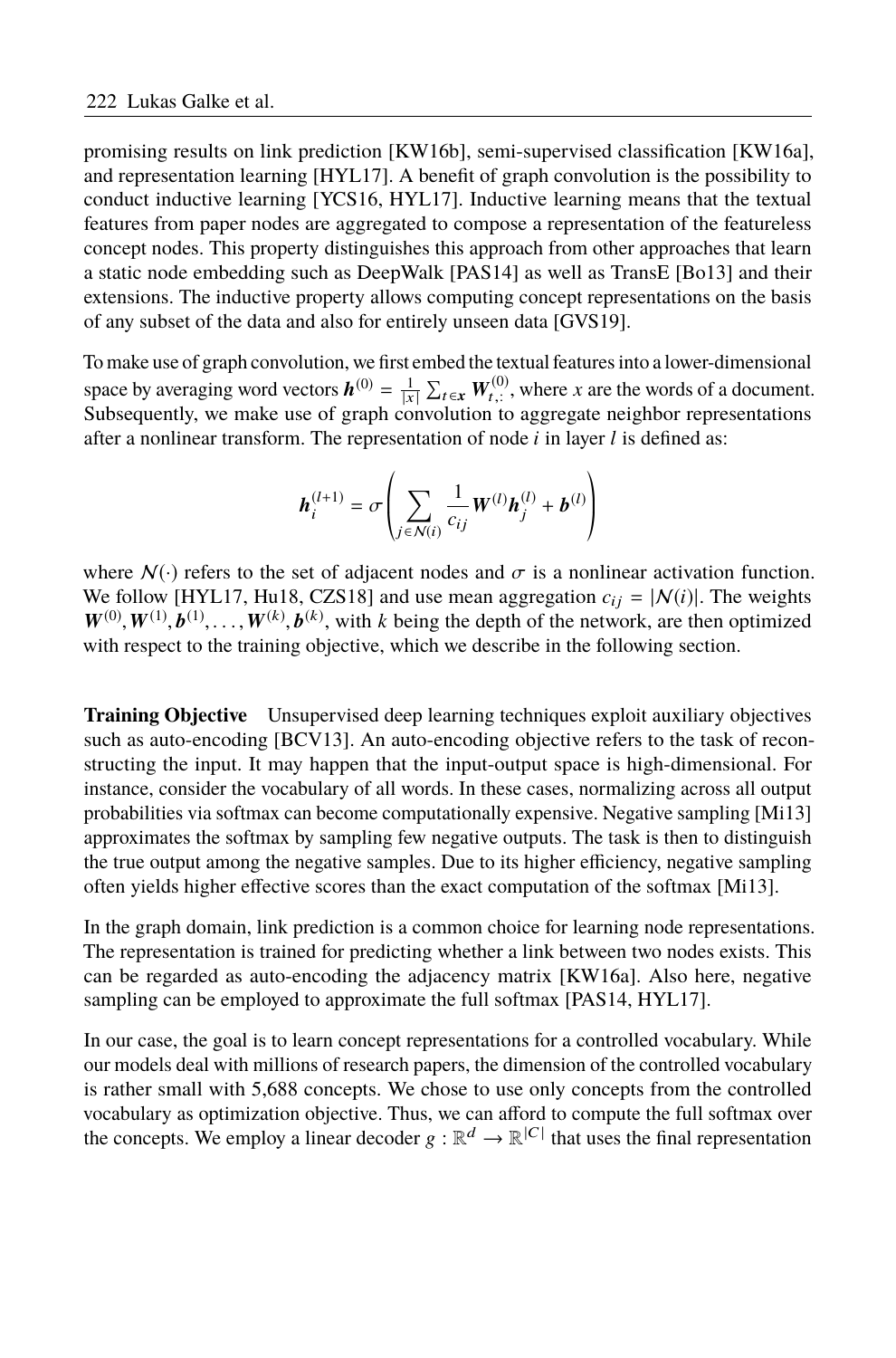of the graph convolutional network to reconstruct the respective concept. The loss function is the softmax over the concepts:

$$
\mathcal{L}_{\text{rec}}(X, A, y) = -\log \frac{\exp g(f(X, A))[y]}{\sum_j \exp g(f(X, A))[j]}
$$

where  $f$  is a graph convolutional encoder,  $j$  iterates through all concepts and  $[\cdot]$  denotes index access. We sample a set of documents  $X$  which are connected over at most two hops to the true concept y. The graph convolutional encoder  $f$  then constructs a low-dimensional concept representation  $f(X, A)$ , which is then used by g to reconstruct the true concept. Since g is discarded after training, we deactivate its bias term such that all information for prediction of the concept is drawn from the representation.

**Neighbor Sampling and Skip Connections** The originally proposed graph autoencoders [KW16b] and graph convolutional networks [KW16a] operate on the whole graph in each optimization step. Storing the dense adjacency matrix is, however, not an option when the dataset is of large scale. The authors suggest to construct mini-batches with adjacent nodes. However, the receptive field still grows exponentially with the number of layers. Hamilton et al. [HYL17] instead propose to subsample adjacent nodes such that the growth factor is constant. Unfortunately, subsampling does not guarantee convergence to the full graph convolution [CZS18]. A control variate approach has been proposed that provably converges to the optimal, full graph convolution solution with only two sampled neighbors [CZS18]. The authors propose to keep track of past activations to incorporate the difference into the forward propagation path. Huang et al. [Hu18] propose a sampling approach that makes use of skip-connections to preserve second-order connections throughout the sampling process. We adopt these advances and employ a graph convolutional network with control variate sampling and skip-connections. We do not insert self-loops, such that the inductive property is retained. After training, we use all neighbors for creating the final representations.

### **4 Experimental Setup**

In the following Section 4.1, we will describe the characteristics of the dataset and the processing of textual and structural features. We described the employed baselines in Section 4.2 and denote the selected hyperparameters in Section 4.3, before we describe the evaluation measures in Section 4.4.

#### **4.1 Dataset**

The EconBiz dataset comprises more than 11M records describing scientific publications from the economics and business studies domain. About 5.8M of these records are well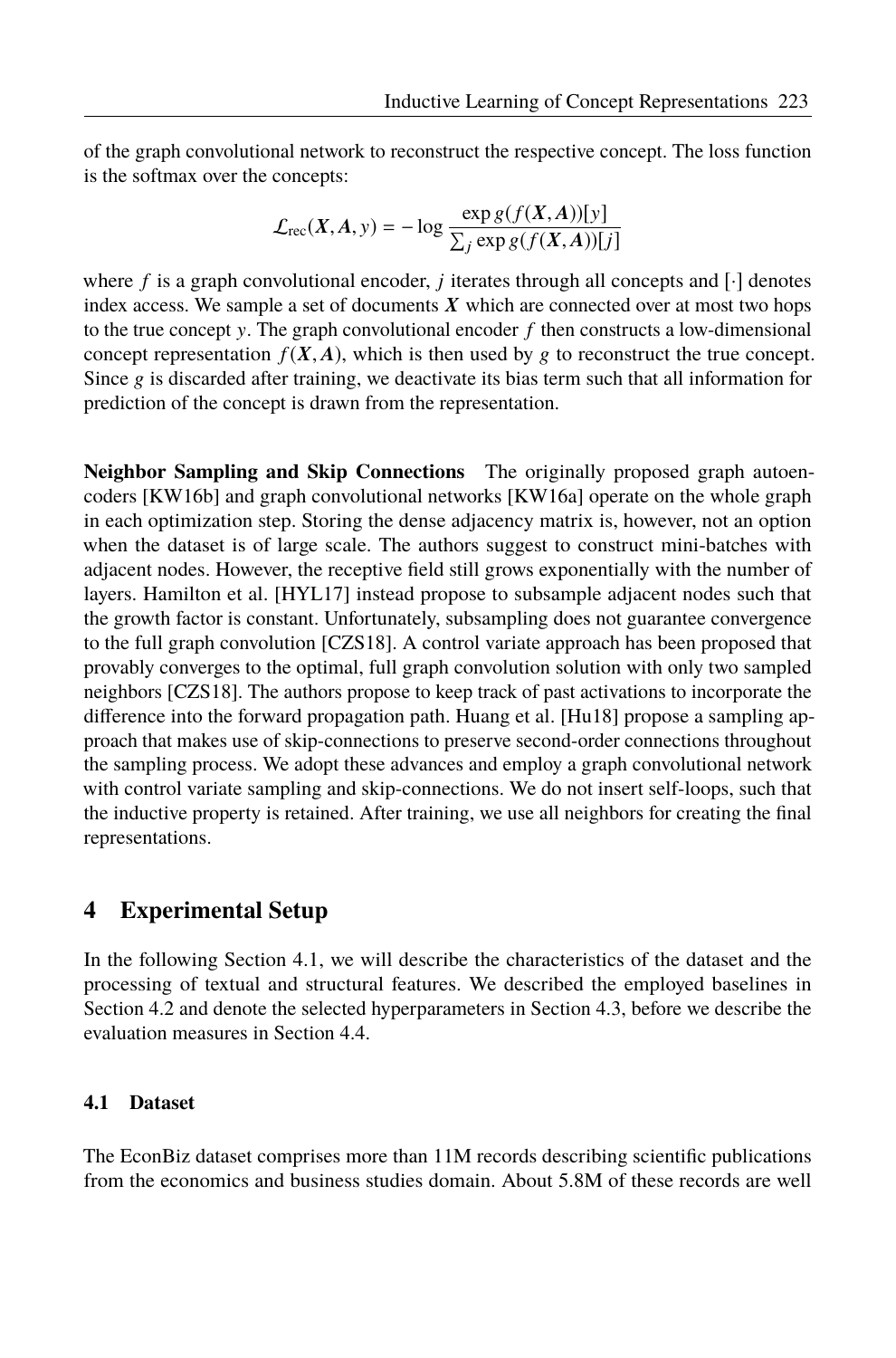described by a controlled vocabulary and are used for our investigations. We filter these publications for English language and for annotations from the polyhierarchically-organized Standardthesaurus Wirtschaft8. These annotations are created by professional subject indexers. The resulting subset consists of 2.1M publications along with 5,688 subjects from the controlled vocabulary. As we focus on concept representations, we collate the authorship edges between authors and papers. We create an edge between two papers if the two papers have an author in common. This effectively enlarges the size of the receptive field of the models by one hop. This holds not only for graph convolution, but also for DeepWalk.

We consider the titles of the documents as textual features. We have shown in prior work that using titles is competitive  $[Ge17]$  to full-text data for multi-label classification. When the amount of available title data exceeds the amount of full-text data, classifiers based on title data can even outperform classifiers based on full-text data [MGS18]. Thus, we employ the larger amount of available title data. For preprocessing, we remove punctuation and other non-alphanumeric characters, lowercase the text, and remove English stop-words. We compose a vocabulary of the 50,000 most-common words.

### **4.2 Baselines: LSA and DeepWalk**

As baselines, we consider DeepWalk [PAS14] as a representative for a purely structural approach to graph representation learning along with latent semantic analysis [De90] as a well-known text-based approach for document-level similarity.

Latent semantic analysis [De90, MRS08] (LSA) is a technique to embed text documents into a lower dimensional space. The key idea of LSA is to factorize the term frequency–inverse document frequency [SB88] weighted term-document matrix. We apply LSA on the titles of the research papers [Ge17]. We employ truncated singular value decomposition to embed each document in a low dimensional vector space. Finally, we compute the centroid for each concept across those documents that are annotated with the respective concept.

DeepWalk [PAS14] is an approach for learning node embeddings in graph-structured data. The algorithm samples random walks through the graph structure. For each node in the path, its embedding is used to predict its predecessors and successors along the random walk. The embedding is initialized randomly and updated according to hierarchical softmax loss.

### **4.3 Hyperparameters**

LSA uses 5 epochs for singular value decomposition of the term-document matrix. For DeepWalk, we generate 40,000 random walks for each concept node with a walk length of 3. We then run skip-gram optimization with window size 3 for 5 epochs over the generated

<sup>8</sup> http://zbw.eu/stw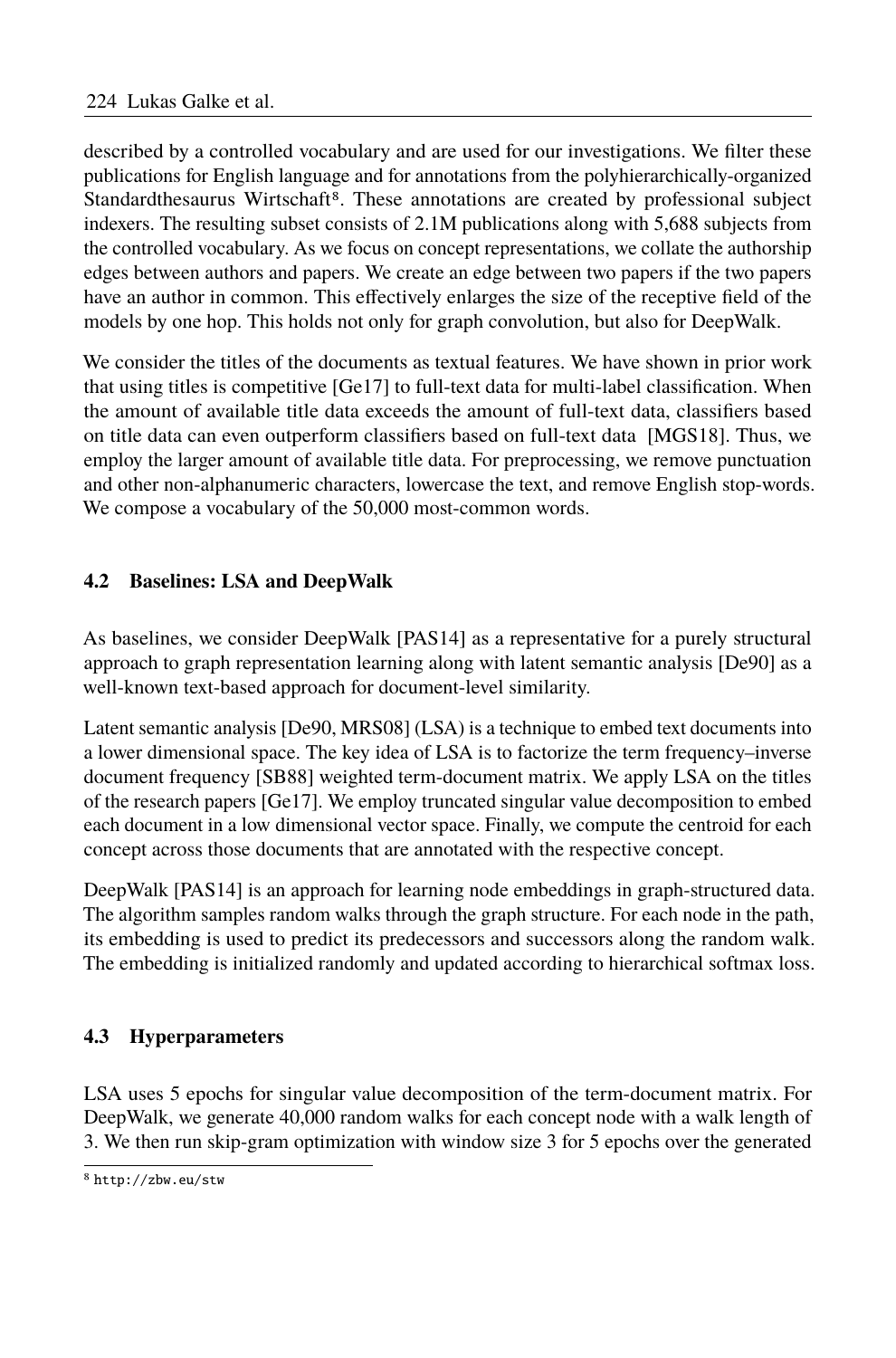random walks. The graph convolutional network uses two graph convolution layers. The text embedding size is 256 along with 128 hidden units and 128 output units corresponding to the representation size. We create mini-batches over concept nodes and sample 10 neighbors for each of the two hops. We run one sampling step per concept over 400 epochs. We use ReLU activation function and dropout [Ni14] with probability 0.5 within the GCN layers. We optimize the training objective via Adam [KB14] and an initial learning rate of 0.001. For a fair comparison, we fix the representation size to 128 for all models. Furthermore, the parameters are set such that both GCNs and DeepWalk are given the same number of sampled documents. We select a window size of 3 for DeepWalk such that the number of considered hops is the same as for GCNs.

#### **4.4 Evaluation measures**

To evaluate the resulting representations, we compare the performance on two downstream tasks: classification and clustering. For this purpose, we construct a dataset that maps each concept to its respective subthesaurus. The models have never seen the underlying concept hierarchy. As the thesaurus is organized in a polyhierarchic way, we use only those concepts, which belong to exactly one subthesaurus. We are left with 3,113 concepts and 7 classes.

**Supervised Clustering** We conduct a clustering on top of the learned concept representations with k-Means and k-Means++ as initialization strategy. We fix the number of clusters to 7 corresponding to the number of classes. We evaluate the supervised clustering metrics homogeneity, completeness, and V measure [RH07], as well as the adjusted rand index [HA85]. Homogeneity yields values between 0 and 1, which assess to which extent the clusters cover data points of the same class. Completeness is equivalent to homogeneity but switches the true and the predicted labels. V measure is the harmonic mean between homogeneity and completeness. The adjusted rand index is bounded between -1 and 1 and symmetrically assesses the similarity of a clustering result with the class labels. It is permutation-invariant and adjusted against chance. We report the mean scores of 100 k-Means runs for the raw concept vectors and L2-normalized concept vectors.

**Unsupervised Clustering** To gain more insights on the clustering tendency of the learned representations, we conduct a further unsupervised clustering experiment. Now we set the number of clusters to 101 corresponding to the number of top-level concepts across the 7 subthesauri. We evaluate the unsupervised clustering metrics silhouette coefficient [Ro87] and the Calinski-Harabasz criterion [CH74]. The silhouette coefficient is bounded between -1 and 1 and gives the ratio between intra-cluster distances and the pairwise distances to data points of the nearest cluster. The Calinski-Harabasz criterion compares the intra-cluster variance against the global between-cluster variance in distances. We also report these unsupervised clustering metrics for the supervised clustering experiments described above.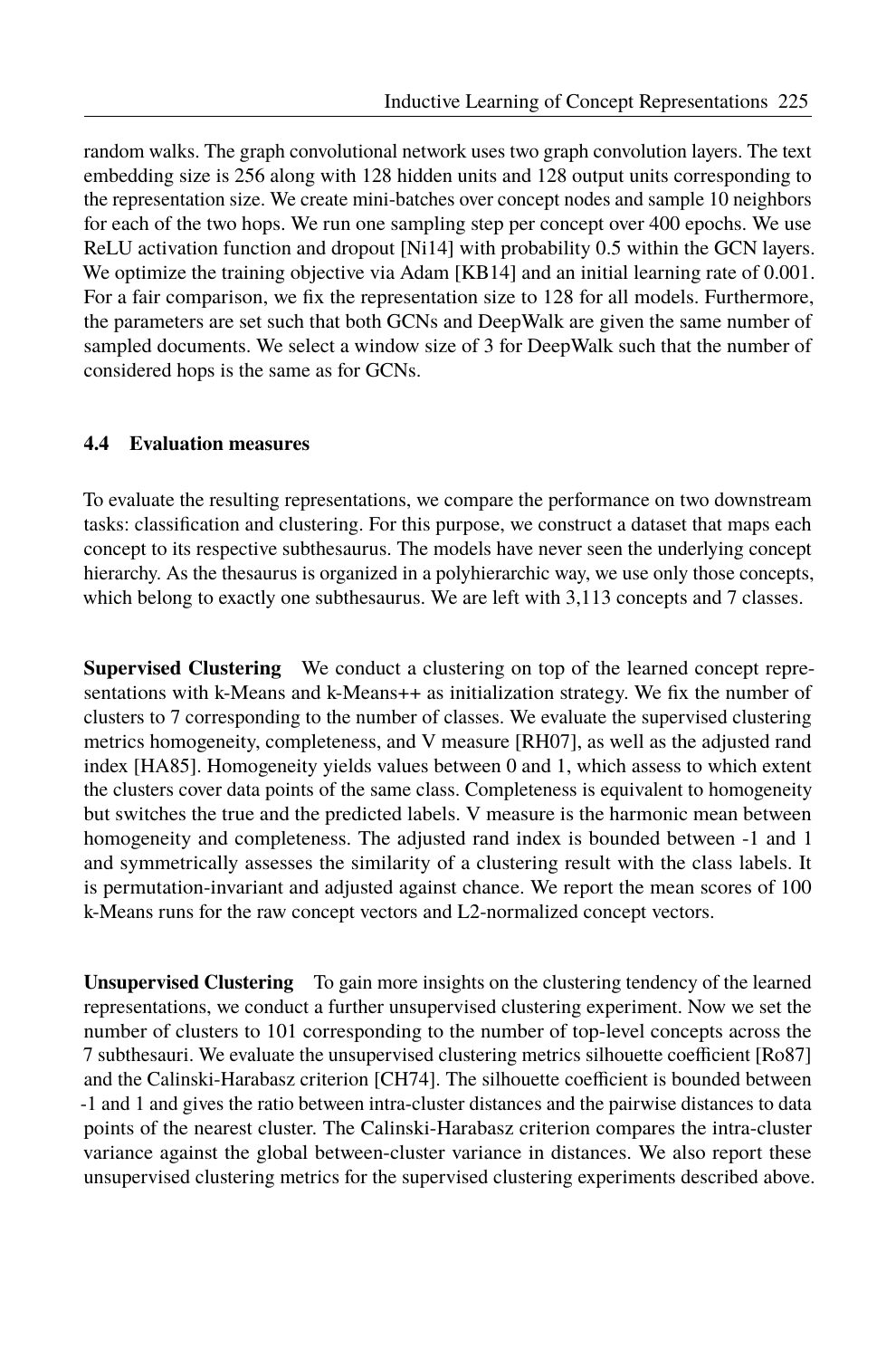**Classification** We evaluate the performance in a downstream classification task. We use the L2-normalized learned concept representations as input and the corresponding subthesaurus as class label. As a common classifier we employ a support vector machine with linear kernel. We conduct a ten-fold cross-validation and report the mean accuracy.

### **5 Results**

Tab. 1: Silhouette score (S), Calinski-Harabasz score (CH), homogeneity (H), completeness (C), V measure (V), and adjusted rand index (ARI) of clustering results on the learned concept representations for LSA, DeepWalk, and GCNs. We provide the mean of 100 k-Means runs with 7 clusters on 3,113 concept representations. Higher is better.

| Model      | <b>Norm</b>         | S         | CН     | H      | C      | V      | ARI       |
|------------|---------------------|-----------|--------|--------|--------|--------|-----------|
| Random     | None                | 0.0062    | 13.83  | 0.0032 | 0.0030 | 0.0031 | 0.0000    |
| Random     | Unit L <sub>2</sub> | 0.0062    | 13.92  | 0.0033 | 0.0031 | 0.0032 | 0.0001    |
| LSA.       | None                | $-0.0207$ | 53.45  | 0.0030 | 0.0071 | 0.0042 | $-0.0041$ |
| LSA        | Unit $L2$           | 0.1284    | 96.44  | 0.0022 | 0.0025 | 0.0023 | $-0.0009$ |
| DeepWalk   | None                | 0.0194    | 124.80 | 0.2165 | 0.2496 | 0.2318 | 0.1852    |
| DeepWalk   | Unit L <sub>2</sub> | 0.0670    | 131.18 | 0.2930 | 0.2810 | 0.2869 | 0.1981    |
| <b>GCN</b> | None                | 0.0667    | 171.13 | 0.1845 | 0.1761 | 0.1802 | 0.1178    |
| <b>GCN</b> | Unit L <sub>2</sub> | 0.0823    | 193.64 | 0.1992 | 0.1891 | 0.1940 | 0.1423    |



Fig. 1: t-SNE visualization (perplexity=30) of the L2-normalized learned representations by LSA (a), Deepwalk (b) and GCN (c). The colors correspond to one clustering result with 7 clusters.

Table 1 shows the results for the supervised clustering task. For the supervised clustering metrics, the Deepwalk representations achieve the highest scores of 0.2930 homogeneity, 0.2810 completeness, 0.2869 V measure and adjusted rand index 0.1981. The scores of GCN representations are behind with a margin of 0.1 V-measure and 0.08 adjusted rand index. LSA representations yield the highest silhouette coefficient while GCN representations yield the highest Calinksi-Harabasz score. We provide a visualization of one clustering run in Figure 1.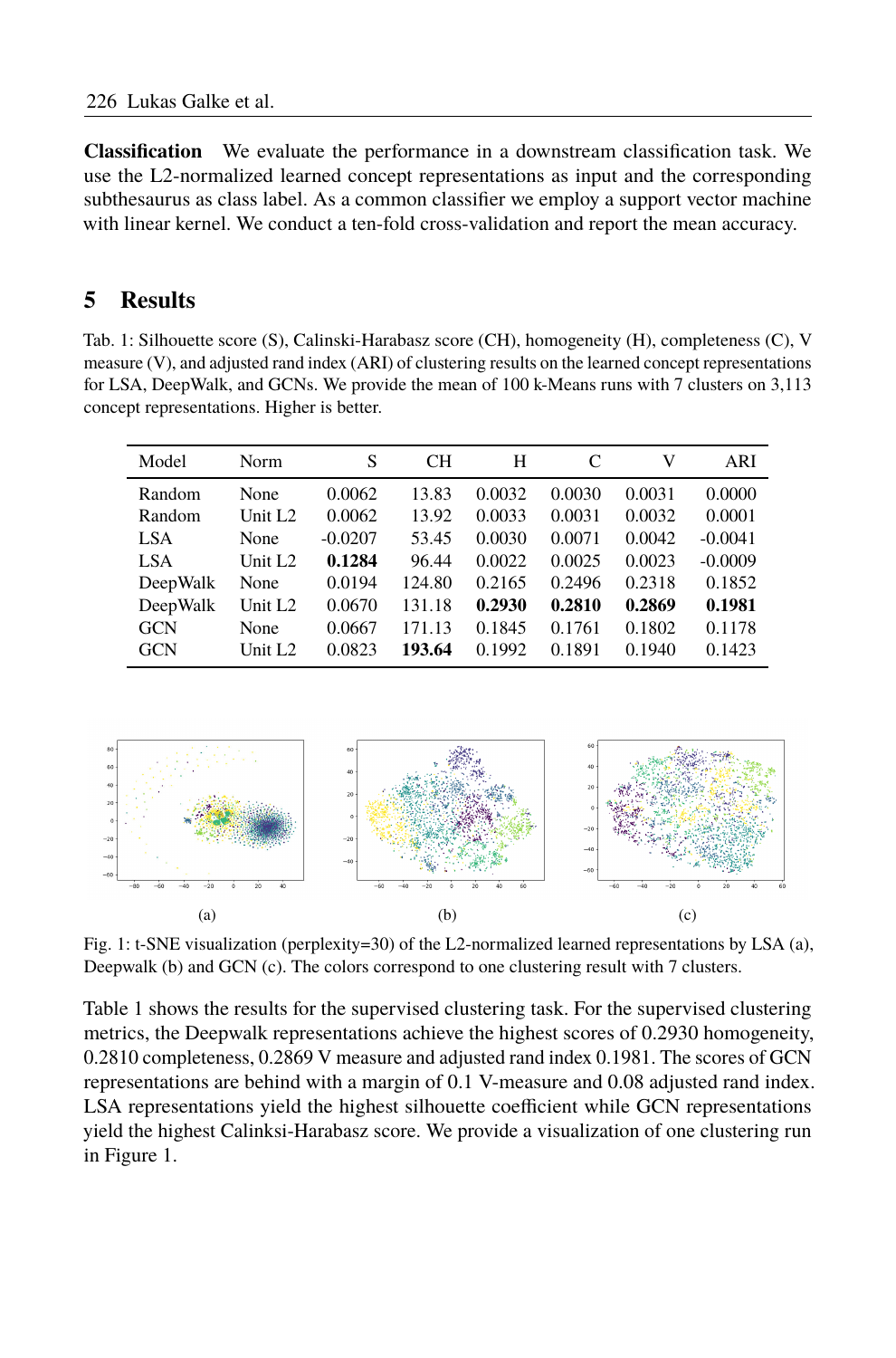| Model      | Norm                | Silhouette             | Calinski-Harabasz  |
|------------|---------------------|------------------------|--------------------|
| LSA        | None                | $0.0543$ (SD: $0.01$ ) | 32.14 (SD: 0.26)   |
| LSA        | Unit L <sub>2</sub> | $0.0909$ (SD: $0.01$ ) | $25.05$ (SD: 0.13) |
| DeepWalk   | None                | $0.0383$ (SD: $0.00$ ) | 52.50 (SD: 0.34)   |
| DeepWalk   | Unit L <sub>2</sub> | $0.0688$ (SD: $0.00$ ) | 53.31 (SD: 0.13)   |
| <b>GCN</b> | None                | $0.0721$ (SD: $0.00$ ) | 72.78 (SD: 0.24)   |
| <b>GCN</b> | Unit L <sub>2</sub> | $0.1005$ (SD: $0.00$ ) | 84.88 (SD: 0.20)   |

Tab. 2: Mean silhouette score and Calinski-Harabasz score across 100 k-Means runs for the unsupervised clustering experiments with 101 clusters on learend representations of 5,688 concepts.

The results for the unsupervised clustering tasks with 101 clusters are shown in Table 2. Here, the GCN representations lead to the highest silhouette and Calinski-Harabasz scores of 0.1005 and 84.88, respectively.

In Table 3, we show the nearest-concepts for manually-selected concepts. The LSA representations fail to yield consistently explainable responses. For example, *Tax* is closest to *Rehabilitation hospital* and *Abortion*. The responses by GCN's and DeepWalk's representations are similarly acceptable: the closest concepts to *Tax* are in both cases all related to taxes. In case of *Germany*, DeepWalk returns other European countries but also *Comparison*. GCN yields parts of Germany along with Western Europe and Austria. We note that also linear relationships are resembled by both GCN and DeepWalk. For instance, the sum of the *Tax* vector and the *Theory* vector has *Theory of Taxation* among the two nearest concepts in the representation space. Similarly, the addition of *Economic growth* and *Theory* leads to having *Growth Theory* among the top two nearest concepts.

Table 4 shows the results for the downstream classification task. The non-normalized GCN representation achieves the highest classification accuracy of  $68\%$ . The highest scores for LSA and DeepWalk are 23% and 67%, respectively.

### **6 Discussion**

Our results show that the representations of graph convolution are comparable to the ones of DeepWalk. While DeepWalk has lead to higher scores in the clustering task, GCN's representations have lead to higher scores in the classification downstream task. By inspecting the representations with nearest neighbor queries, we could observe that both DeepWalk and GCN correspond to human intuition, while LSA falls behind.

We have further analyzed the usefulness of the learned representations in an unsupervised clustering task with 101 clusters, enforcing a more fine-grained setting. In this setting, the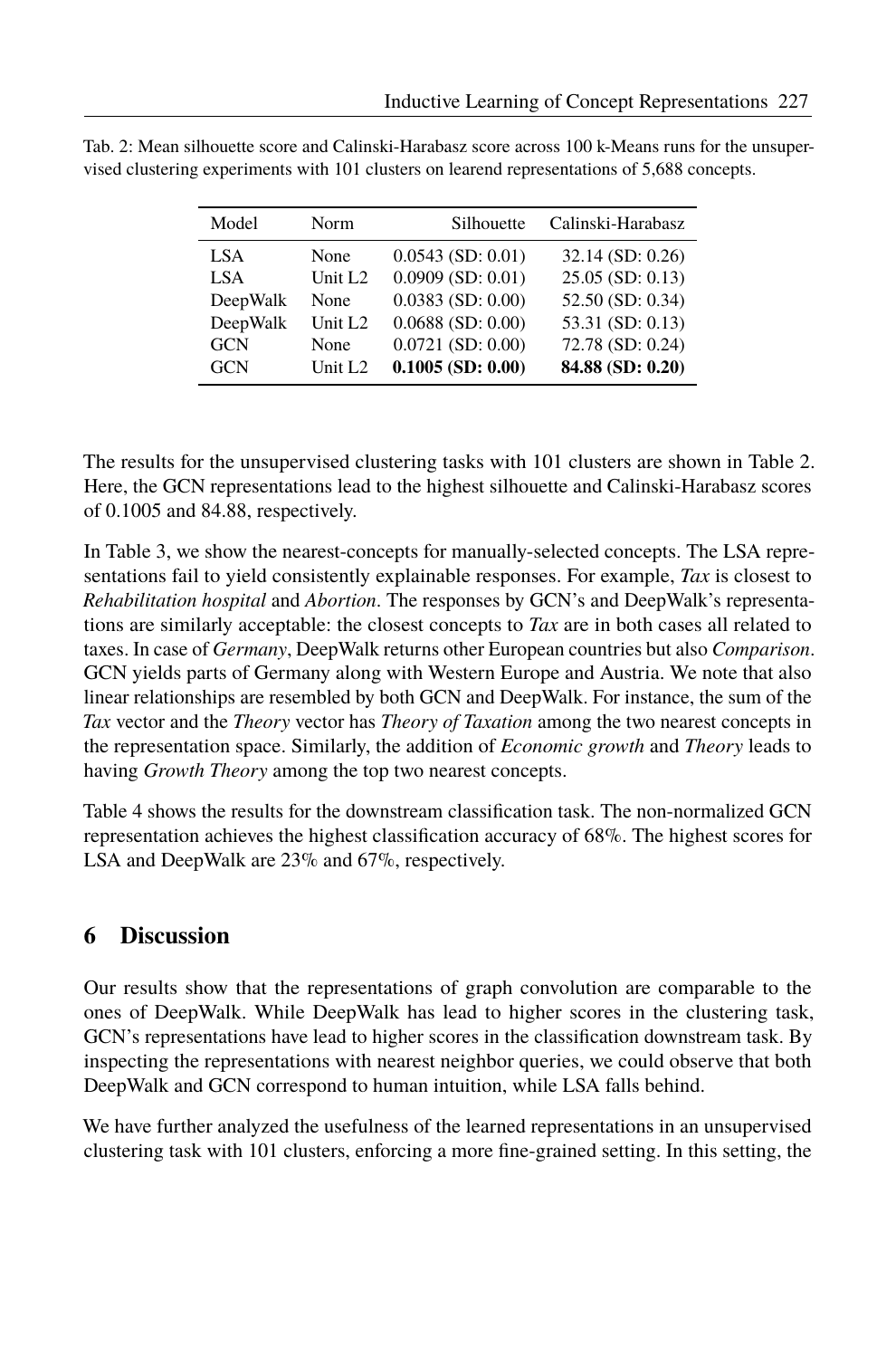| Query              | <b>LSA</b>                               | DeepWalk                               | <b>GCN</b>                              |  |
|--------------------|------------------------------------------|----------------------------------------|-----------------------------------------|--|
| Economic<br>growth | Management information system<br>Tobacco | Economic adjustment<br>Economic policy | Stages of growth model<br>Growth policy |  |
|                    | <b>Internet Usage</b>                    | Growth policy                          | Resource wealth                         |  |
|                    | Eurobond                                 | Economic development                   | Kuznets curve                           |  |
|                    | Automobile engine                        | Economic reform                        | Export-led growth                       |  |
|                    | Rehabilitation hospital                  | Fiscal administration                  | Tax policy                              |  |
|                    | Abortion                                 | Tax system                             | Tax system                              |  |
| Tax                | Biodiversity                             | Tax policy                             | Tax reform                              |  |
|                    | Financial statement analysis             | Sales tax                              | Taxation procedure                      |  |
|                    | Association agreement                    | Tax reform                             | Tax burden                              |  |
| Germany            | Debt crisis                              | Italy                                  | <b>East Germany</b>                     |  |
|                    | Mesoeconomics                            | France                                 | Austria                                 |  |
|                    | Population policy                        | Comparison                             | West Germany                            |  |
|                    | Complaint management                     | <b>Netherlands</b>                     | Lower Saxony                            |  |
|                    | Unemployment theory                      | Austria                                | Western Europe                          |  |
| Vehicle            | Pigouvian tax                            | Transport research                     | Sustainable mobility                    |  |
|                    | Cargo shipping                           | Transport economics                    | Passenger transport                     |  |
|                    | Cyclical unemployment                    | Waste treatment                        | Freight transport                       |  |
|                    | Wage subsidy                             | <b>Battery</b>                         | Major electrical appliances             |  |
|                    | Financial Statement analysis             | Microsystems                           | Traffic                                 |  |
| $Tax + Theory$     | Tax                                      | Tax                                    | Theory of taxation                      |  |
|                    | Theory                                   | Theory of taxation                     | Theory                                  |  |
|                    | Financial statement analysis             | Tax system                             | Second best                             |  |
|                    | Nursing profession                       | Capital income                         | Optimal taxation                        |  |
|                    | Rehabilitation hospital                  | Public economics                       | Welfare economics                       |  |
|                    | Economic growth                          | Economic growth                        | Growth theory                           |  |
| Economic           | <b>Banking services</b>                  | Growth theory                          | Neoclassical growth model               |  |
| $growth +$         | Producer cooperative                     | Economic model                         | Unbalanced growth                       |  |
| Theory             | Licence                                  | Theory                                 | Balanced growth                         |  |
|                    | Laboratory                               | Endogenous growth model                | Functional income distribution          |  |

Tab. 3: Most similar concepts according to learned representations of LSA, DeepWalk, and GCN. The responses are ordered by descending cosine similarity to the vector of the query concept. A plus in the query column indicates that we use the sum of two concept vectors as query.

GCN's representations have yielded the highest silhouette coefficient and Calinski-Harabasz score.

The strong performance of the DeepWalk is to some extent surprising, as it does not use any textual features but only relies exclusively on the structure of the author-paper-concept graph. This, however, confirms the claim of the original work [PAS14] that meaningful node embeddings can be derived without using node attributes.

There is no ground truth for pairwise similarity between concepts. We could therefore evaluate only a small subset of nearest-concept queries manually. We, however, did create a dataset which maps each concept to the respective subthesaurus. The hierarchical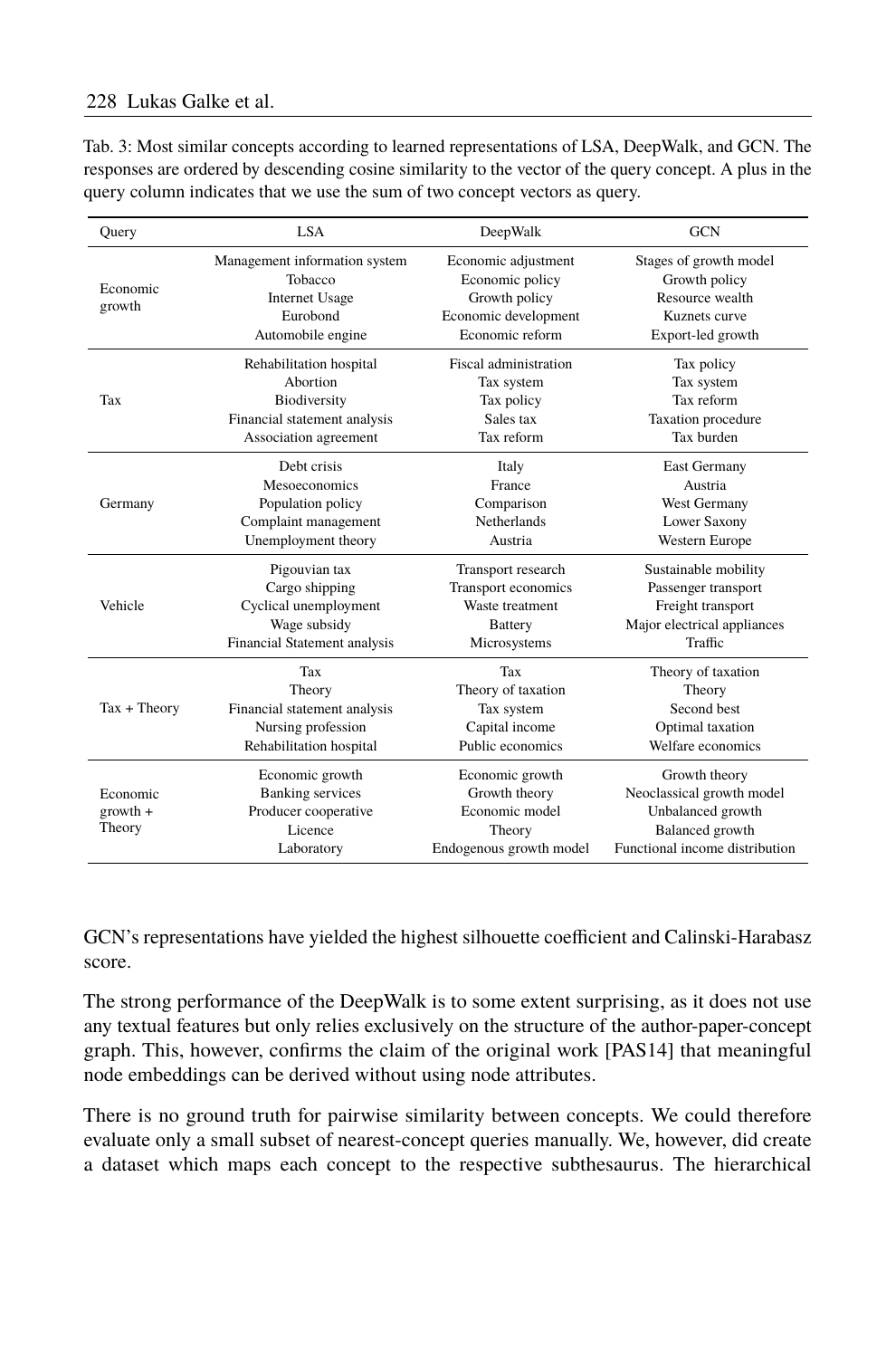| Model      | Norm                | Accuracy     |
|------------|---------------------|--------------|
| LSA        | None                | 0.2345(0.00) |
| <b>LSA</b> | Unit L <sub>2</sub> | 0.2181(0.02) |
| DeepWalk   | None                | 0.6625(0.04) |
| DeepWalk   | Unit L <sub>2</sub> | 0.6708(0.03) |
| <b>GCN</b> | None                | 0.6813(0.03) |
| <b>GCN</b> | Unit L <sub>2</sub> | 0.6496(0.03) |

Tab. 4: Downstream classification performance with 3,113 concepts and 7 classes. We list mean and standard deviation from a 10-fold cross-validation using a linear SVM classifier.

relationships were never presented to the models, but only used for evaluation. The assumption is that the learned representation should allow distinguishing the concepts on a very broad level such as "Economics", "Business economics", "Geographic Names". A limitation of our study is that this categorization could be too broad to fully assess similarity among concepts. Constructing a more fine-grained evaluation set is challenging because the underlying thesaurus is polyhierarchic, i.e., a concept can have multiple broader concepts. Our subthesauri-based evaluation set uses only concepts that belong to exactly one subthesaurus, despite following all paths upwards in the hierarchy, which renders it well-defined, even in the polyhierarchic case.

We have applied our concept representation learning method to a large-scale dataset with 2.1M publications from the economics and business studies domain. Our approach can be transferred to any other dataset that is annotated with concepts. These concepts may come from a controlled vocabulary as in our case but free-text author keywords can be used instead. When scaling the number of concepts up, it can become necessary to switch from softmax training to a negative sampling approximation. Our model is flexible in the sense that it allows incorporating further edges such as the broader and narrower connections between the concepts. For now, we held out these connections for evaluation purposes.

The inductive property of the graph convolution approach enables us to map any set of annotated papers to concept representations without retraining. We can incrementally update the concept representations in a time-dynamic setting. This is important because fine-tuning pretrained, non-inductive, embeddings can be challenging: there are many options for weighting between the old embedding and the updates. We envision that this property will be crucial for analyses of the dynamics within and across research fields in our future work.

### **7 Conclusion**

We conclude that the representations learned by graph neural networks are comparable to the ones learned by DeepWalk. Graph neural networks can induce representations for the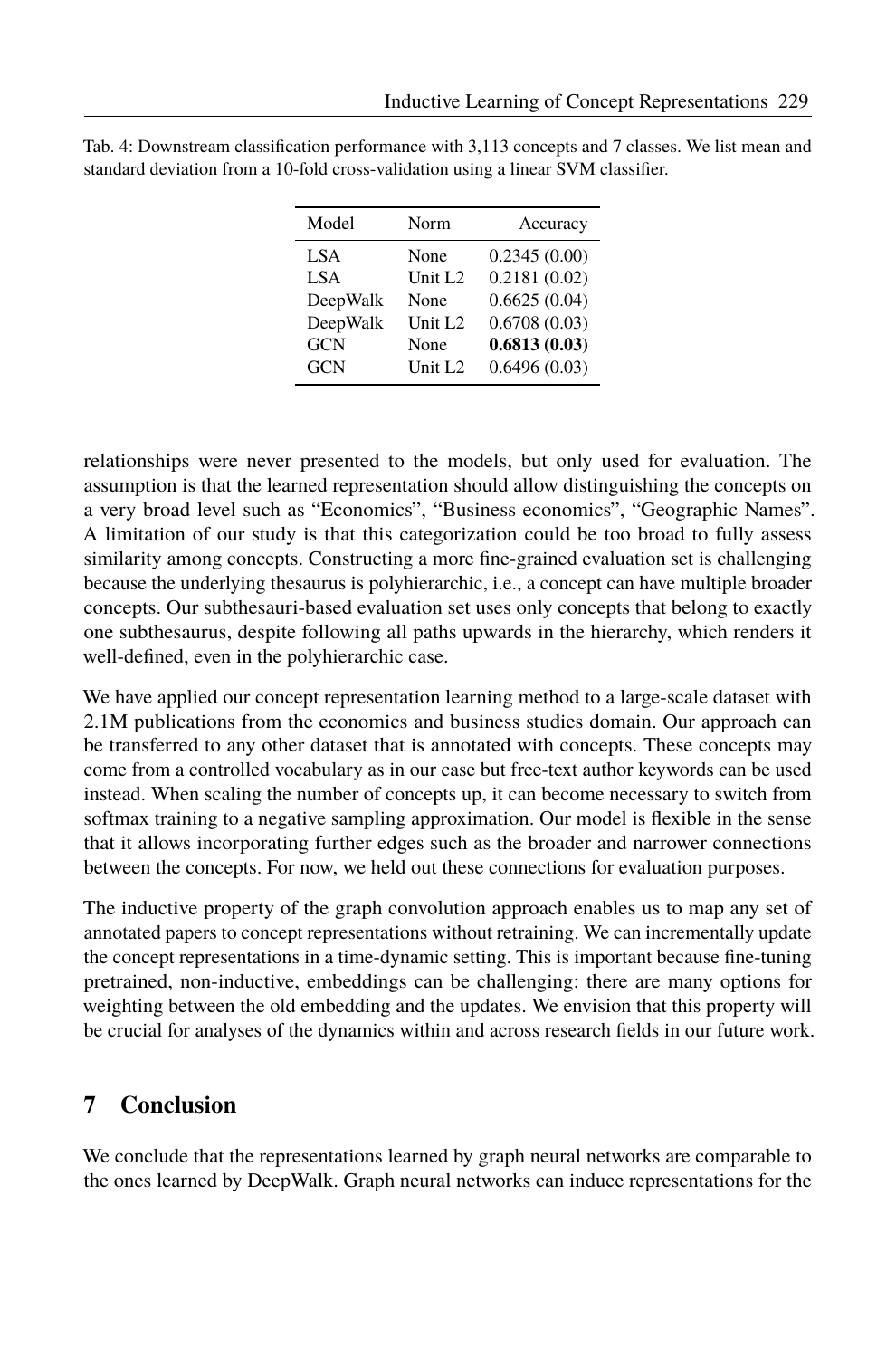featureless concepts from the titles of associated research papers. To make graph neural networks applicable to library-scale bibliographic corpora, we have introduced a specific training objective for learning concept representations.

We have thoroughly analyzed the learned representations by conducting supervised and unsupervised downstream tasks. Furthermore, we have manually inspected the representations by conducting nearest neighbor queries. We have found that the nearest concepts are useful in downstream tasks and meaningful for humans, even in cases, where the vectors of two concepts are summed up.

Our findings suggest that concept embeddings can be solely derived from the text of associated documents without using a lookup-table embedding. In future work, we plan to make use of further structural features such as concept hierarchies. We further plan to use graph neural networks for dynamic research analyses based on annual snapshots of research papers. By analysing the trajectories, we can then make claims about the convergence and divergence of research areas.

**Source Code:** github.com/lgalke/INFORMATIK2019-concept-representation-learning

**Acknowledgment:** This work was supported by BMBF within the programme "Quantitative" Wissenschaftsforschung" under grant numbers 01PU17013A, 01PU17013B, 01PU17013C.

# **Bibliography**

- [BCV13] Bengio, Yoshua; Courville, Aaron C.; Vincent, Pascal: Representation Learning: A Review and New Perspectives. IEEE Trans. Pattern Anal. Mach. Intell., 35(8), 2013.
- [Bo13] Bordes, Antoine; Usunier, Nicolas; García-Durán, Alberto; Weston, Jason; Yakhnenko, Oksana: Translating Embeddings for Modeling Multi-relational Data. In: NIPS. 2013.
- [CBL10] Curran, Clive-Steven; Bröring, Stefanie; Leker, Jens: Anticipating converging industries using publicly available data. Technological Forecasting and Social Change, 77(3), 2010.
- [CH74] Caliński, T.; Harabasz, J: A dendrite method for cluster analysis. Communications in Statistics, 3(1), 1974.
- [CZS18] Chen, Jianfei; Zhu, Jun; Song, Le: Stochastic Training of Graph Convolutional Networks with Variance Reduction. In: ICML 2018. 2018.
- [DBV16] Defferrard, Michaël; Bresson, Xavier; Vandergheynst, Pierre: Convolutional Neural Networks on Graphs with Fast Localized Spectral Filtering. In: NIPS. 2016.
- [De90] Deerwester, Scott; Dumais, Susan T; Furnas, George W; Landauer, Thomas K; Harshman, Richard: Indexing by latent semantic analysis. Journal of the American society for information science, 41(6), 1990.
- [DKS12] Duvvuru, Arjun; Kamarthi, Sagar; Sultornsanee, Sivarit: Undercovering research trends: Network analysis of keywords in scholarly articles. In: 2012 Ninth International Conference on Computer Science and Software Engineering (JCSSE). IEEE, 2012.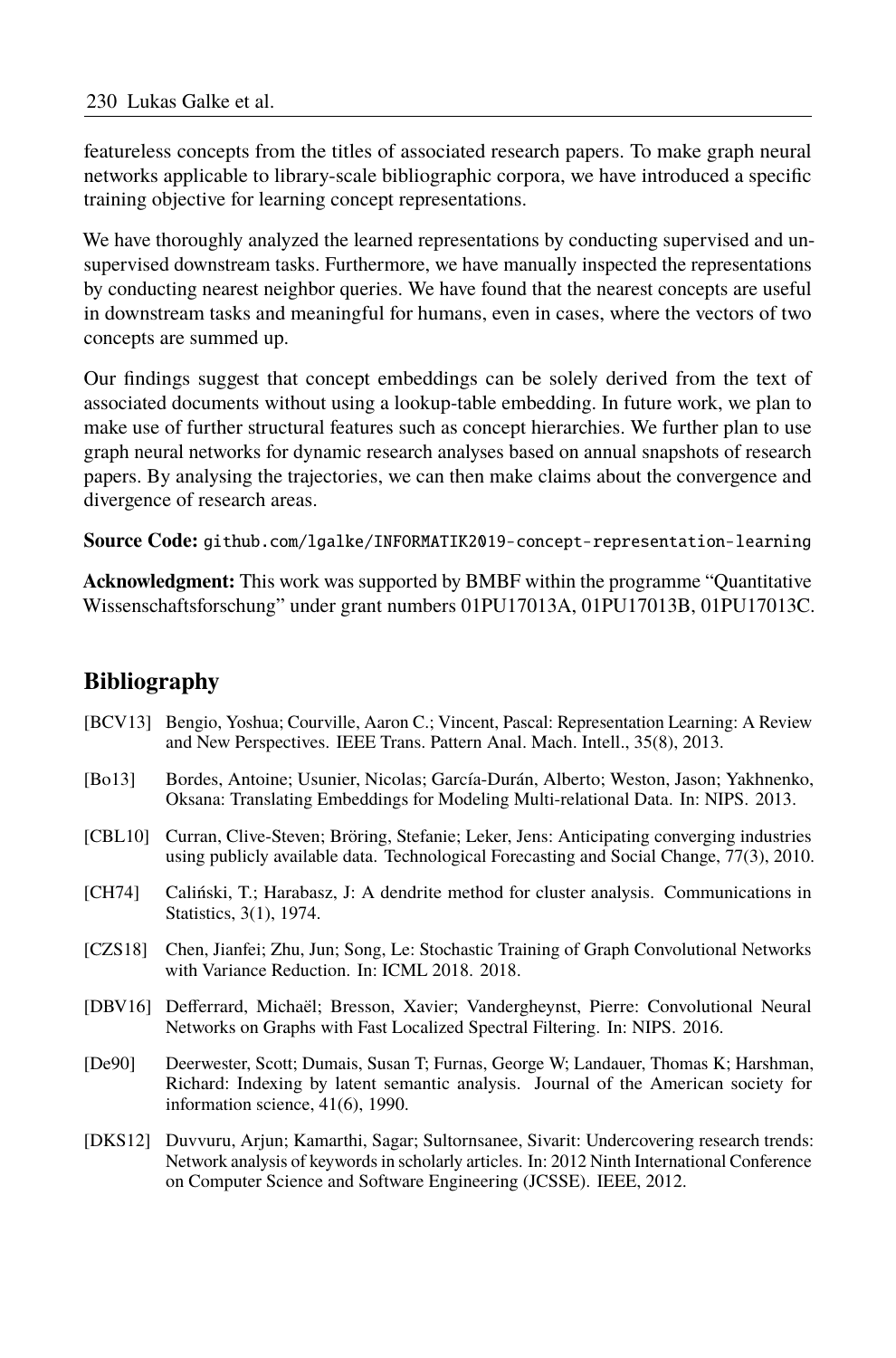- [ERG19] Eger, S.; Rücklé, A.; Gurevych, I.: Pitfalls in the Evaluation of Sentence Embeddings. arXiv e-prints, June 2019.
- [Ge17] Galke, Lukas; et al.: Using Titles vs. Full-text as Source for Automated Semantic Document Annotation. In: K-CAP. ACM, 2017.
- [GL16] Grover, Aditya; Leskovec, Jure: node2vec: Scalable feature learning for networks. In: Proceedings of the 22nd ACM SIGKDD international conference on Knowledge discovery and data mining. ACM, 2016.
- [GVS19] Galke, Lukas; Vagliano, Iacopo; Scherp, Ansgar; Can Graph Neural Networks Go "Online"? An Analysis of Pretraining and Inference. In: Representation Learning on Graphs and Manifolds, ICLR Workshop. 2019.
- [HA85] Hubert, Lawrence; Arabie, Phipps: Comparing partitions. Journal of Classification, 2(1), Dec 1985.
- [He09] He, Qi; Chen, Bi; Pei, Jian; Qiu, Baojun; Mitra, Prasenjit; Giles, C. Lee: Detecting topic evolution in scientific literature: how can citations help? In: CIKM. ACM, 2009.
- [Hu18] Huang, Wen-bing; Zhang, Tong; Rong, Yu; Huang, Junzhou: Adaptive Sampling Towards Fast Graph Representation Learning. In: NeurIPS. 2018.
- [HYL17] Hamilton, William L.; Ying, Zhitao; Leskovec, Jure: Inductive Representation Learning on Large Graphs. In: NIPS. 2017.
- [Je16] Jeong, Dae-hyun; Cho, Keuntae; Park, Sangyong; Hong, Soon-ki: Effects of knowledge diffusion on international joint research and science convergence: Multiple case studies in the fields of lithium-ion battery, fuel cell and wind power. Technological Forecasting and Social Change, 108, 2016.
- [JLC18] Jeong, Daehyun; Lee, Kyuhong; Cho, Keuntae: Relationships among international joint research, knowledge diffusion, and science convergence: the case of secondary batteries and fuel cells. Asian Journal of Technology Innovation, 26(2), 2018.
- [KB14] Kingma, Diederik P.; Ba, Jimmy: Adam: A Method for Stochastic Optimization. CoRR, abs/1412.6980, 2014.
- [KW16a] Kipf, Thomas N.; Welling, Max: Semi-Supervised Classification with Graph Convolutional Networks. CoRR, abs/1609.02907, 2016. Published at ICLR 2017.
- [KW16b] Kipf, Thomas N.; Welling, Max: Variational Graph Auto-Encoders. CoRR, abs/1611.07308, 2016.
- [MGS18] Mai, Florian; Galke, Lukas; Scherp, Ansgar: Using Deep Learning for Title-Based Semantic Subject Indexing to Reach Competitive Performance to Full-Text. In: JCDL. ACM, 2018.
- [Mi13] Mikolov, Tomas; Sutskever, Ilya; Chen, Kai; Corrado, Gregory S.; Dean, Jeffrey: Distributed Representations of Words and Phrases and their Compositionality. In: NIPS. 2013.
- [MRS08] Manning, Christopher D.; Raghavan, Prabhakar; Schütze, Hinrich: Introduction to information retrieval. Cambridge University Press, 2008.
- [Ni14] Nitish, Srivastava; Hinton, Geoffrey E.; Krizhevsky, Alex; Sutskever, Ilya; Salakhutdinov, Ruslan: Dropout: a simple way to prevent neural networks from overfitting. Journal of Machine Learning Research, 15(1), 2014.